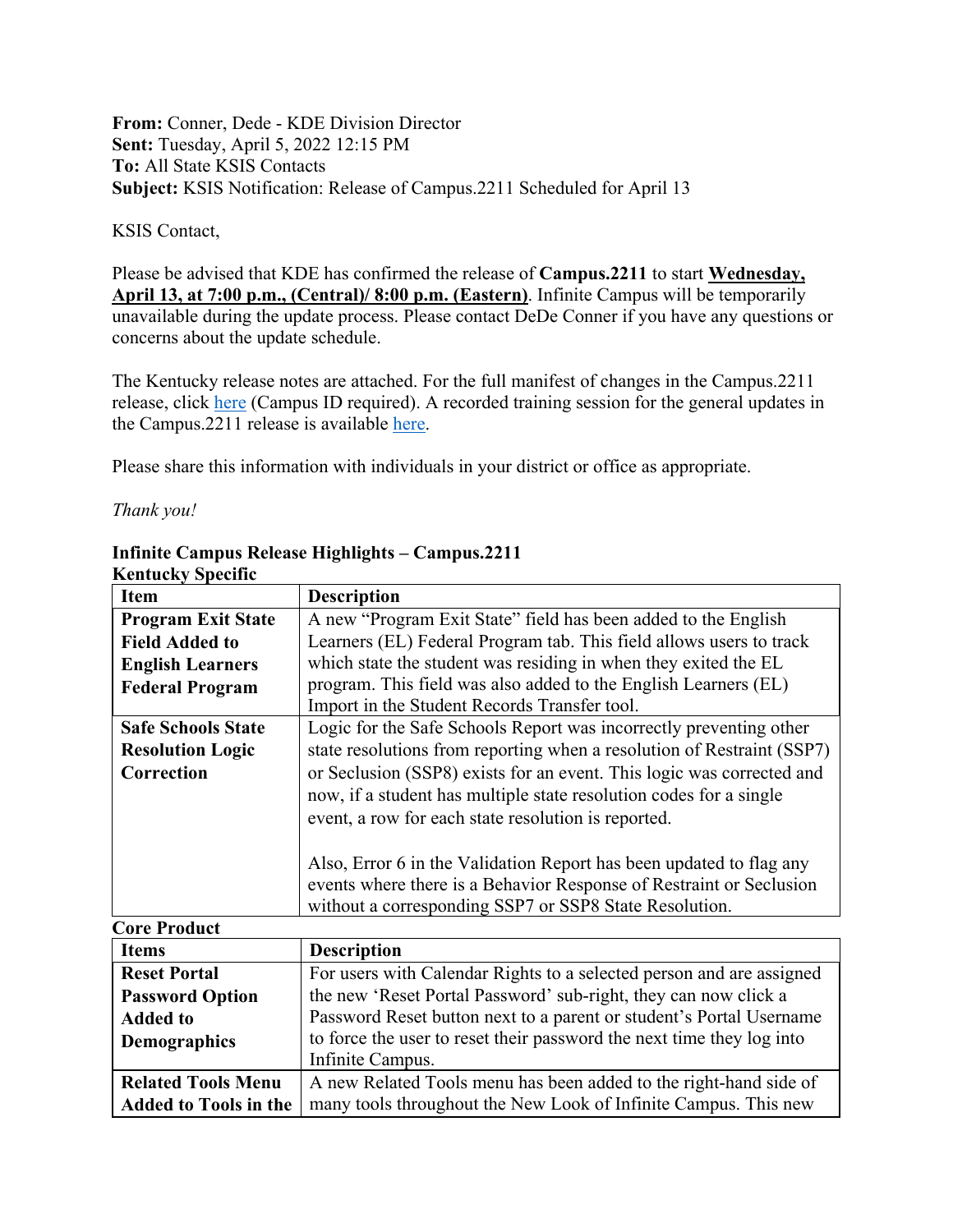| <b>Items</b>                 | <b>Description</b>                                                     |
|------------------------------|------------------------------------------------------------------------|
| <b>New Look of Infinite</b>  | menu allows you to quickly and easily move between tools related to    |
| Campus                       | the tool you are working with while maintaining the student or         |
|                              | context you have selected. Many users may notice a similarity          |
|                              | between this menu and how tools appear as tabs within Classic          |
|                              | Campus. This new menu provides much of the same functionality but      |
|                              | with the added benefit of keeping the selected student or context      |
|                              | present when navigating back and forth between tools.                  |
| <b>Report Cards - Legal</b>  | An option to print student Legal Names on Report Cards has been        |
| <b>Name Option</b>           | added to the Report Card Display Options.                              |
|                              | When marked, the student's legal first name, legal middle name, legal  |
|                              | last name and legal suffix prints if entered in the Protected Identity |
|                              | information and if the user has tool rights to Protected Identity      |
|                              | Information (users need at least Read rights to Protected Identity     |
|                              | Information).                                                          |
|                              | When the Portal - Active checkbox is marked on the Report Detail       |
|                              | editor AND the Legal Name option is marked, the Report Card prints     |
|                              | the student's Legal Name on the report card that is generated from     |
|                              | Campus Student or Campus Parent.                                       |
| <b>Search Prompt in</b>      | The Search prompt provided to a user when they select a tool which     |
| <b>New Look of Infinite</b>  | requires a person be selected (personID) has been updated to include   |
| <b>Campus Updated to</b>     | buttons for performing a person search, student search, household      |
| <b>Include Multiple</b>      | search, staff search, or user search (available options will depend on |
| <b>Search Types</b>          | the tool and the search rights of the user).                           |
| <b>Tool Rights Usability</b> | Tool Rights in the New Look of Infinite Campus have been updated       |
| <b>Improved in New</b>       | to improve usability and ensure all tools and sub-rights existing      |
| <b>Look of Infinite</b>      | within the New Look are present and can have rights assigned.          |
| Campus                       | A partially checked indicator has been added, appearing in tool rights |
|                              | checkboxes for parent tools where child tools within the parent have   |
|                              | assigned rights but the parent itself does not. This visual indicator  |
|                              | helps users understand additional tools and sub-rights are assigned,   |
|                              | even if you cannot currently see them as the parent has not been       |
|                              | expanded.                                                              |
|                              | The Select Tag Filters field has been removed from the Tool Rights     |
|                              | editor.                                                                |
| <b>User Session</b>          | The User Session Manager tool is now available. This tool allows       |
| <b>Manager Tool Now</b>      | administrators to view a list of all active user sessions within their |
| <b>Available</b>             | instance of Infinite Campus, filter the list by username, person name, |
|                              | or session start timestamp, and see a count of how many active         |
|                              | sessions a user has running.                                           |
|                              | This tool also allows administrators to select specific user sessions  |
|                              | and instantly log them out of Infinite Campus (End Session) or in the  |
|                              | instance of a security issue or other nefarious reasons, instantly log |
|                              | them out of Infinite Campus and disable their account (End and         |
|                              | Disable).                                                              |